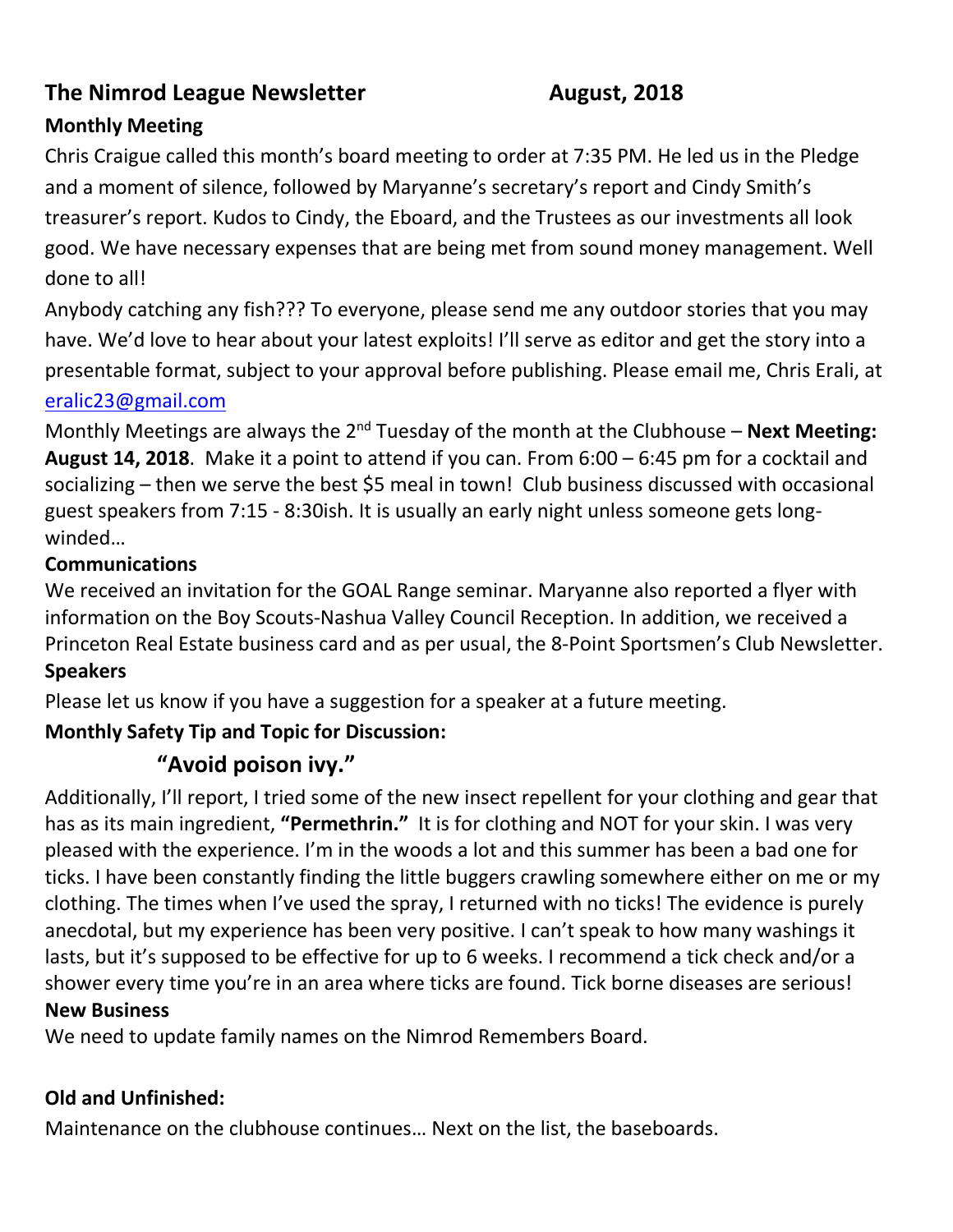#### **Conservation Camp**

No report.

#### **Scholarship**

No report.

#### **Membership**

The Board accepted the following people as candidates for membership with a vote scheduled at the next general meeting: Paul Beaulieu, Andrew Bisson, Carrie Bisson, Mark Stearns, a Junior Membership for Shannon Dowd, and lastly, Michael Olson. To all of you, please join us at **our next general monthly meeting, Tuesday, August 14**, **2018,** when we welcome you to our club. **Board of Trustees**

No Report

## **Trap/Skeet**

We have 7 Summer Trap League members and they have completed 8 rounds.

## **Kitchen**

The refrigerator has been acting up. The heat has been a contributing factor. The compressors are to be moved downstairs this week. The downstair freezer has been cleaned out.

Upcoming chefs for our dinners are: Bruce Ebbeson in August, Ken Werme in September, and Bob Horgan is scheduled for October.

## **Game Dinner**

No report.

## **Rifle Range**

Chris Craigue is preparing the necessary information for the DCR.

## **House**

The compressors are being moved and the porta-potties will be picked up.

## **Summer Function**

We must select a date, so we can order the chicken. Right now, the tentative date is Sunday, September 23, 2018.

## **Executive Board**

This month's meeting adjourned at 9:20 PM. We aim for the newsletter to convey the highlights. E Board meetings are held at 7 PM the last Tuesday of the month. Members are welcome if you would like to come and observe our club's operation. Our membership can be very proud of the board and the time and effort that is made by everyone to keep our club running smoothly. Member concerns are always addressed. Many times, one board member will inform others that a single club member voiced a certain matter that he/she found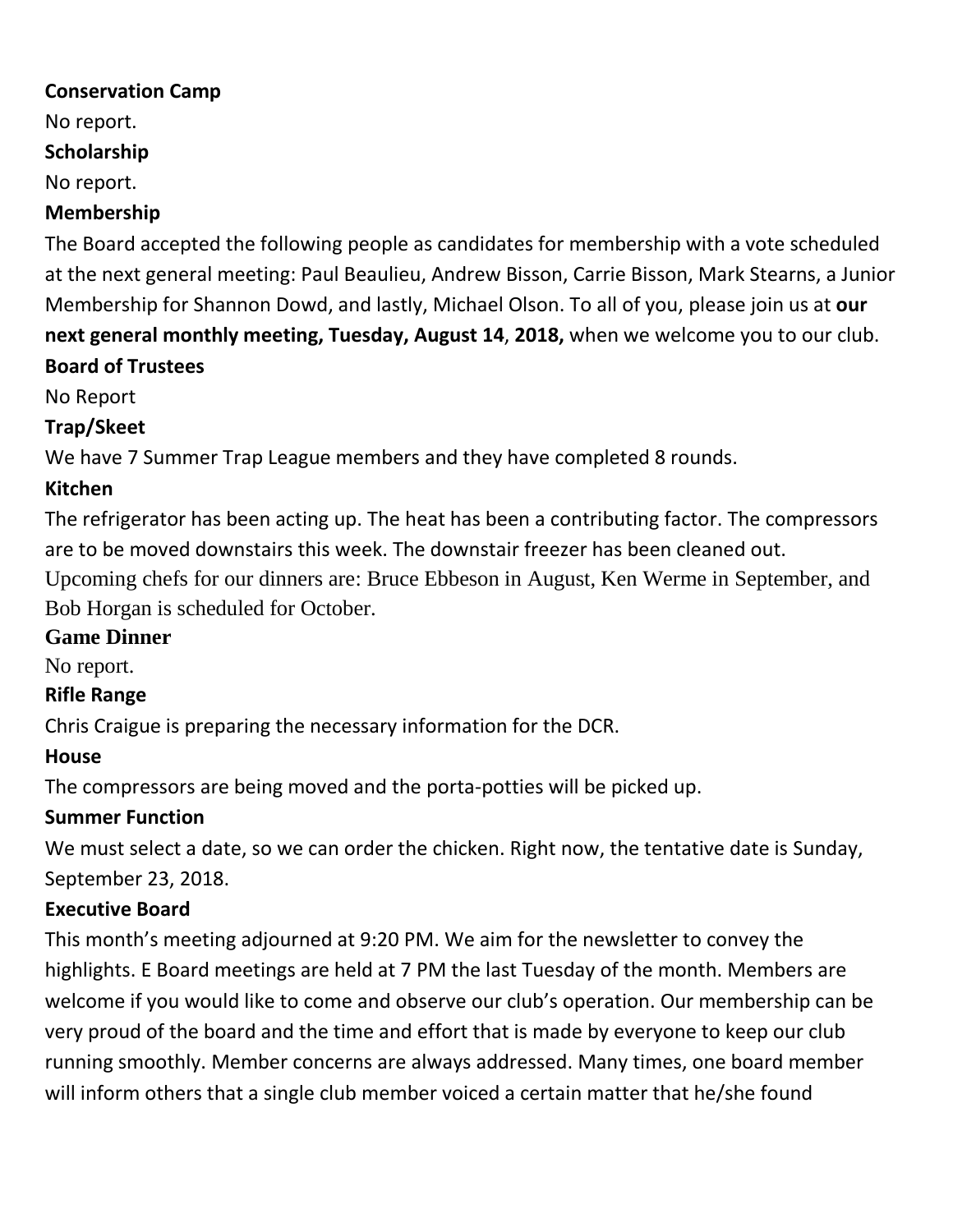troubling. Our club can rest assured that any points brought up by a member are ALWAYS brought to the attention of the entire board.

## **Grounds**

Volunteers are needed for mowing, weed whacking, and mulching. If anyone needs hours, please contact Neal Whitehead for more information. Neal was not present at the meeting, and a package was received with an equipment part. Joe will get it to him.

#### **Finance**

The market fluctuates as we all know. Smart investors stay the course.

#### **Bar**

Everything is going well.

## **Birds**

No report.

## **Revenue**

We still have a \$579 Cabela's gift card that has not been collected. We have made every effort to deliver the prize. Cindy will reach out once again, but if is not collected, it will be a door prize at the Chicken Barbecue. Ralph suggested a smaller 30 guns raffle. The club has been unable to sell all the tickets in the past to make the fund raiser as lucrative as possible. The horse racing night presentation was discussed. It is always a struggle to get the membership to sell tickets. Horses are valued at \$20.00, but it is a chance to make \$100.00. We also would have revenue from betting, food and drink. It would be an off-meeting night and we would look to get 90 people for the night. There was much discussion of whether the club would support it. The Marlboro club had less than 30 people show up and cleared over \$1,100.00. The event is meant to be an adult night. It would be open to non-members. The cost is under \$500.00 and we will need 3 months to sell tickets. Chris Craigue has a real concern that Joe Afonso will need help and that can be hard to come by. Joe will be looking for members to serve on a committee for this event. Joe will proceed with committee work and report back.

# **Archery**

The last IBO 3-D Shoot profit was \$2,510.00. Congrats to Jason and all who worked. The IBO met and recommended that we host the New England Series Championships for the years 2019 and 2020. This shoot would not be bigger than our IBO 3-D shoot. It would have a 60-target course. Expenses would include money for targets. It is possible to purchase "blemished" targets at a reduced rate. Jason is attending a shoot this weekend with the hope of getting some of these targets. After much discussion, the Eboard voted to reimburse any cost up to \$3,000.00. Jason will be looking for volunteers for a committee for the event. Dates, details, and planning options were discussed. Contracts will be required.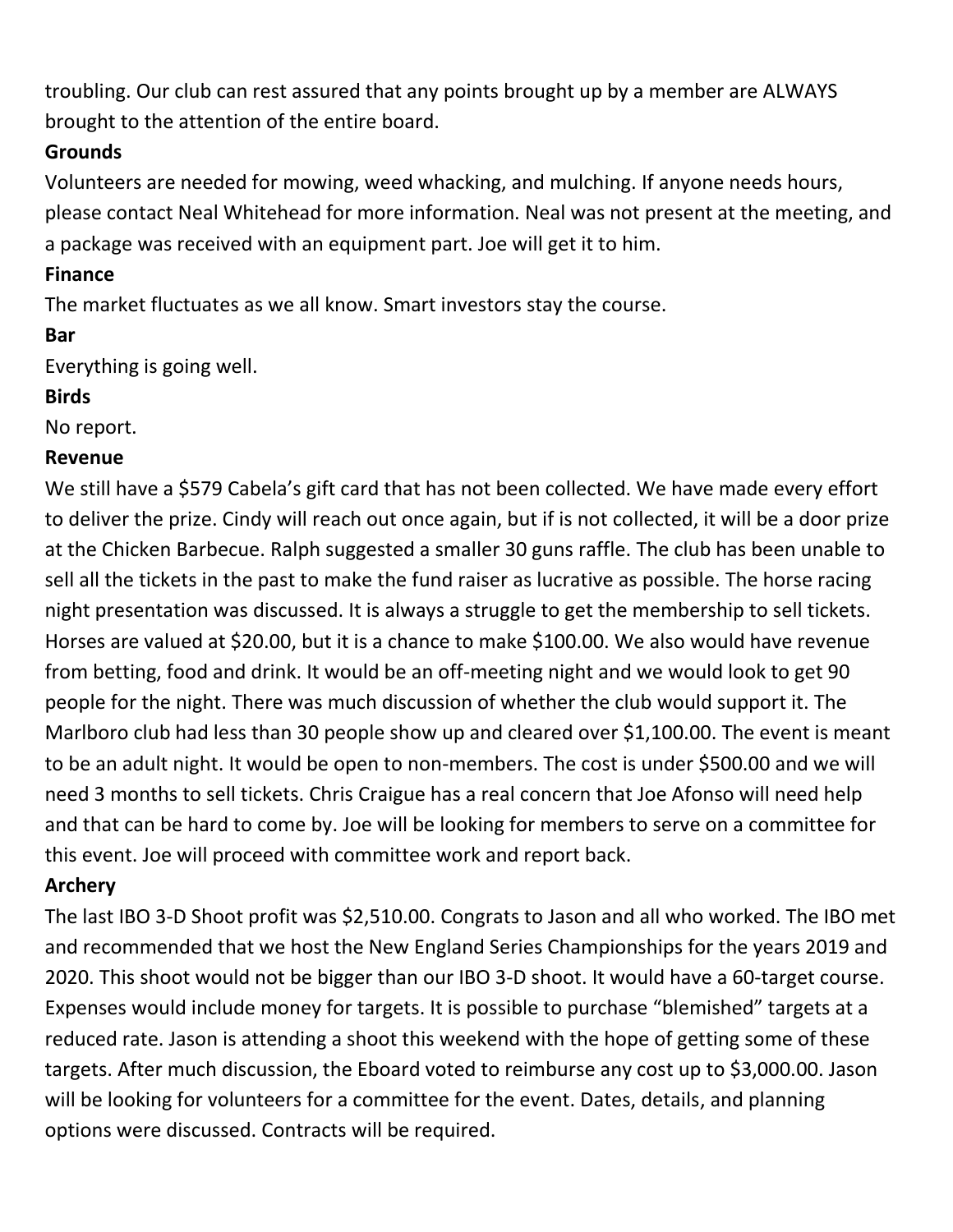We are thinking about doing a chicken dinner next year for our IBO shoot. Larry can buy the chicken at a reduced rate. Procedures and planning for that and the New Year's Day Shoot on January  $1^{st}$ , 2019 were discussed. The Indoor League season will be starting. We are looking to upgrade the entire back wall with elasti-foam bales. Presently, archery spends \$700 -\$800 each year on bales. The upgrade has many advantages. The bales have no fluff filling that mice and other critters like for nesting, the bales don't hold odors, do not get hollow spots, and can be recompressed. Plus, they last 3 years. The cost is \$1,500.00 so it is like getting an extra year at no cost when compared with the less expensive bales. Expenses and budgeting were discussed. Jason will order the bales in early September.

## **Worcester County League of Sportsmen**

The last Young Guns Qualifying round was held at North Leominster. The finals will be August 12, 2018. 40 shooters and some prestigious guests are expected to attend. The League is looking for ideas for Kids' Days.

On the political front, the current legislative session is rapidly closing. We will see what happens with the crossbow bill. GOAL reports a lot of cohesion and support among outdoorsmen and clubs. This bodes well for any future lobbying on our behalf. Senate Bill 2249 on Sunday hunting could be affected in a positive way. The League feels that if Governor Baker gets reelected, we will have a strong advocate to put together a Conservation Alliance bill package.

#### **Grant Writer**

No report.

## **Good and Welfare**

We sent a gift certificate to Mr. French for his quick recovery.

A donation was made in the name of Mr. Horsfal.

Al Afonso suggested a "historic" committee or volunteers to help compile our club's history. John Meyer has kept many of our records, but the work should not fall on one person, and we need to think in terms of preservation of the records. The short-term tasks are to gather the data and organize it. The long-term goal is to store it digitally. At the next Eboard meeting, Joe will bring a proposal for cloud storage as supplied by our security system. More news to come...

Linda Brewer had several requests for the recipe for her Summertime Chili which she served at our last meeting. Here it is:

#### **Summertime Chili**

- 1 ripe avocado peeled and chopped
- 1 firm cucumber peeled, chopped or sliced
- 1 16 oz can chili beans- drained